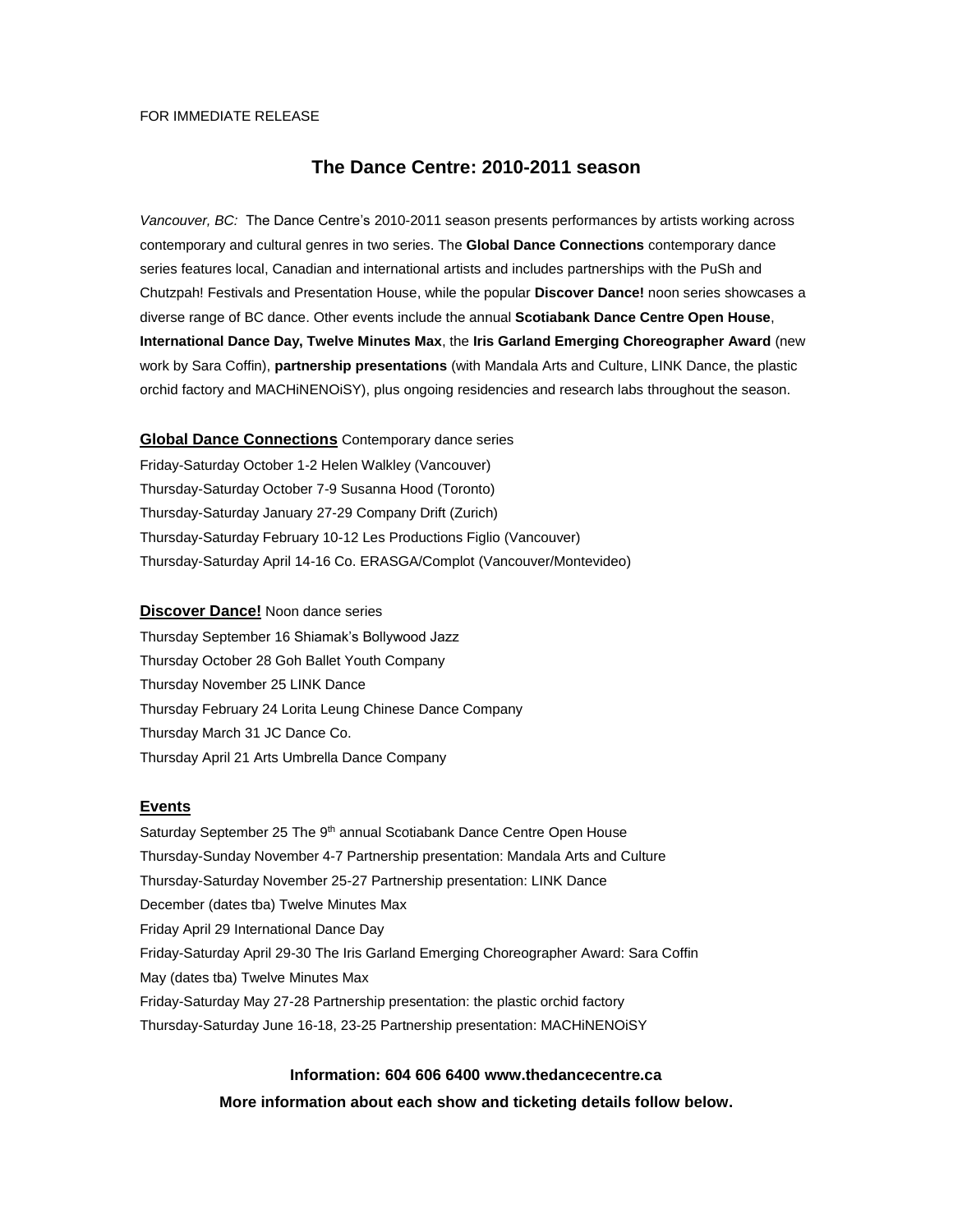# **All events take place at Scotiabank Dance Centre, 677 Davie St, Vancouver except where specified**

# **Global Dance Connections** Contemporary dance series

### **Helen Walkley (Vancouver)** *How is sleep beautiful?*

**Friday-Saturday October 1-2, 8pm** Post-show artist talkback October 2 Presented through The Dance Centre's Artist-in-Residence program: world premiere A compelling performer whose original and deeply felt work evokes a powerful response, Helen Walkley's artistry resists simple definition. She has an uncanny sense of time and space; her fine and supple dancing is both enigmatic and engaging. Walkley's new solo is a richly-textured memoir, a story of heart, a story of wishes and dreams, of love and aspiration, of family and confusion, and of death as a transformation. *How is sleep beautiful?* has been created in collaboration with composer James Maxwell, lighting designer John Webber and sculptor John Noestheden.

### **Susanna Hood (Toronto)** *She's Gone Away*

**Thursday-Saturday October 7-9, 8pm** Post-show artist talkback October 8 Co-presented with Presentation House Theatre: Vancouver premiere

*She's Gone Away* is a theatrical tour de force conceived and created by the extraordinary performer Susanna Hood with co-composer Nilan Perera and director Jennifer Tarver. Sexuality, female power, healing, and loss of innocence are explored through the combined language of movement, song, poetic text, instrumental music, and visual design. A woman in the fragmented home of her mind battles to stay in her body, spinning through a cycle of animal states that provide both the escape from and the clues back to her integrated self. Featuring a courageous performance of absolute commitment from Hood, this physical and emotional journey throws us into the depths of voracity, bravado, dread, despair, and release.

### **Company Drift (Zurich)** *sound machine*

### **Thursday-Saturday January 27-29, 8pm** Post-show artist talkback January 28

Presented with the PuSh International Performing Arts Festival: BC premiere

Consider how science might investigate some of life's more absurd scientific questions: how can the inaudible be made audible? How does a fly scream when it bumps into a burning hot light bulb? What does Mr Fish say to Ms Fish when he asks for her fin in marriage? What does the rose whisper when the sun comes up? In *sound machine*, the internationally acclaimed Swiss ensemble Company Drift gathers these and other 'inaudible' noises and mixes them with dance, theatre, sound and video to exhibit a dreamlike world that is profound and surreal, tragic and witty, and continually surprising.

### **Les Productions Figlio (Vancouver)** *Conversations*

### **Thursday-Saturday February 10-12, 8pm** Post-show artist talkback February 11

#### Co-presented with the Chutzpah! Festival: world premiere

Serge Bennathan, Artistic Director of Les Productions Figlio, is not only an award-winning and internationally renowned choreographer, but also a writer, painter and opera director whose works move between dance, theatre and text with fluent ease. *Conversations* is an imaginary encounter between the great Spanish poet and playwright Federico Garcia Lorca, who was murdered by pro-Franco militias in 1936, and his assassin, Juan Luis Trescastro. Meshing movement, text, music, lighting and set design, the work examines the poetic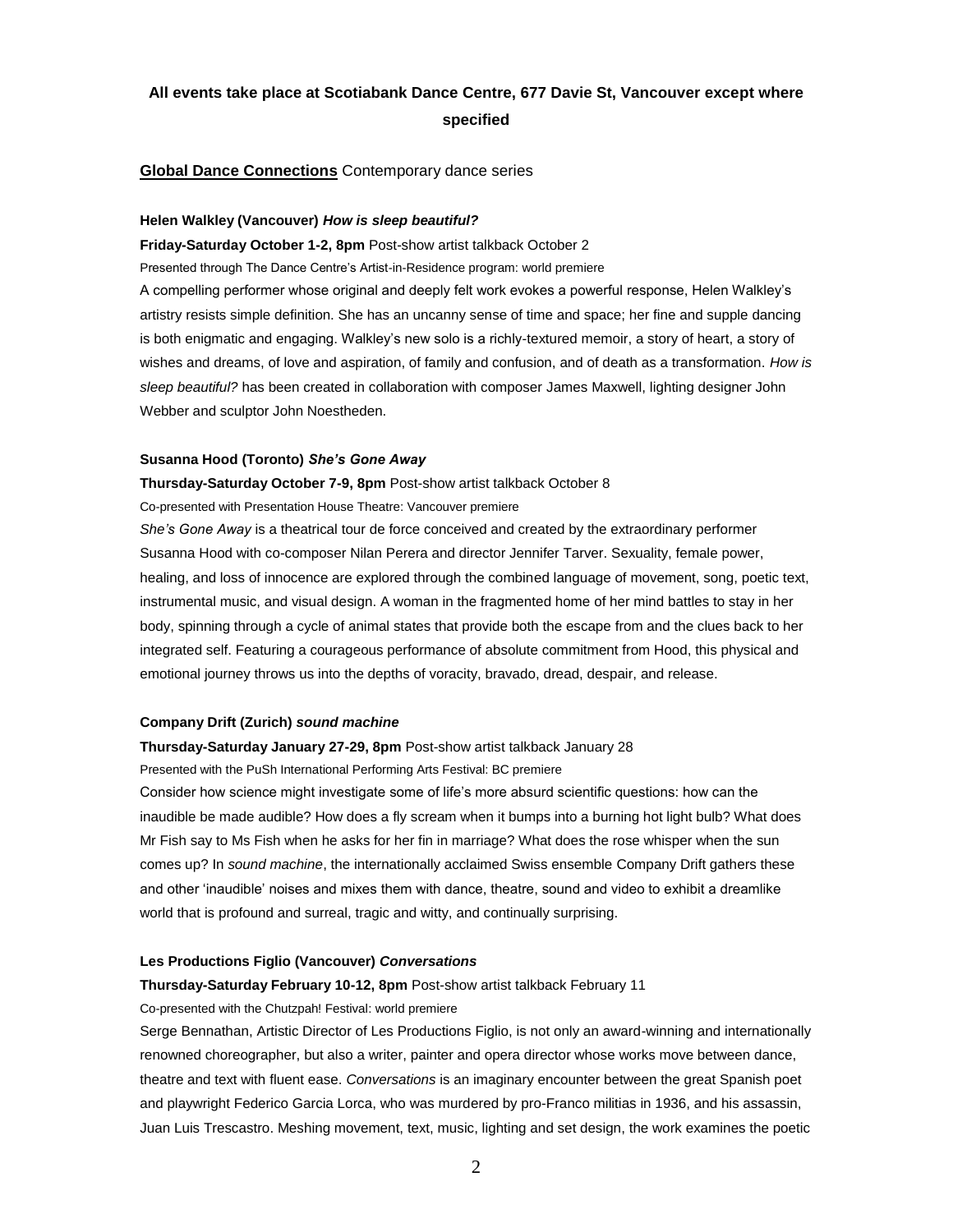and philosophical exchanges between the two men, portrayed on stage by the magnetic Billy Marchenski and Danny Wild.

# **Co. ERASGA/Complot (Vancouver/Montevideo)** *Expose*

**Thursday-Saturday April 14-16, 8pm** Post-show artist talkback April 15 World premiere

*Expose* brings together two exceptional male solo artists: Co. ERASGA's Alvin Erasga Tolentino, whose innovative and sophisticated works have toured around the world, and Complot's Martin Inthamoussú, a driving force in Uruguay's contemporary dance scene, whose passionate works often grapple with provocative socio-political ideas. Linked by their distinctive cross-cultural sensibilities, and a personal creative expression rooted in the experiences of gay life, their first collaboration creates a spellbinding theatrical and physical dialogue. Identity, gender, isolation, displacement, sex and acceptance drive an evocative choreographic landscape mapped from two striking choreographic visions.

**Global Dance Connections tickets** \$28/\$20 students & seniors available from Tickets Tonight 604.684.2787 (service charges apply) and online at www.ticketstonight.ca **except** for *Conversations* February 10-12: single ticket info at www.chutzpahfestival.com after December 15, 2010. **Subscription packages and group rates** available from 604.606.6420 tickets@thedancecentre.ca.

### **Discover Dance!** noon dance series

The popular noon series offers informative and inspiring shows by BC-based dance companies which combine performance, question-and-answer sessions with the artists, and sometimes even audience participation.

#### **Shiamak's Bollywood Jazz Thursday September 16, 12 noon**

India's top choreographer, Shiamak Davar has revolutionized modern Indian dance through his choreography for Bollywood blockbusters and his international teaching institute, which now extends across Canada with Shiamak Davar International (Canada) Inc. Shiamak's Bollywood Jazz Team Vancouver showcases his dynamic fusion of Western jazz and hip hop with Indian dance techniques, in a performance bursting with energy and fun.

### **Goh Ballet Youth Company Thursday October 28, 12 noon**

The grace, elegance and precision of ballet comes to life with this exhilarating performance by the Goh Ballet Youth Company, comprised of young dancers who train at the Goh Ballet Academy. Recognized as one of the world's finest training institutes, the Academy's graduates dance with companies across North America, Europe and Asia. The dancers will perform a rich selection of ballets ranging from the classical repertoire to modern works by the choreographers of today.

### **LINK Dance Thursday November 25, 12 noon**

Dance collides with science in *Experiments*, Gail Lotenberg's exciting new work for her company LINK Dance. A collaboration with four ecologists – specialists in the study of movement and behaviour – it combines fluent dancing with sound, light and video, to investigate how two separate disciplines embrace logic, experimentation and creativity. In this special presentation, Lotenberg introduces excerpts from the work and leads a dialogue around the concepts which drive it.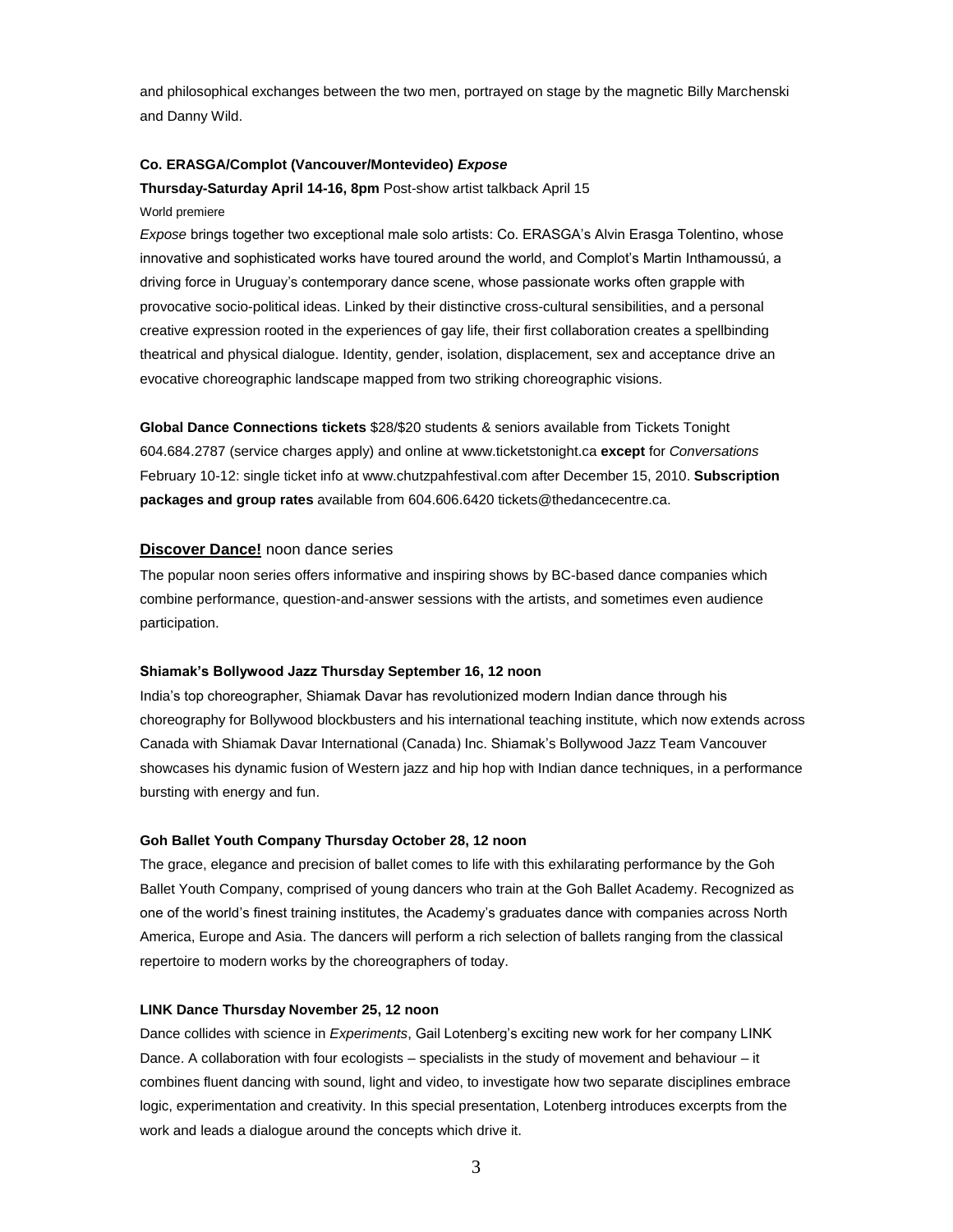### **Lorita Leung Chinese Dance Company Thursday February 24, 12 noon**

Established in 1970, the Lorita Leung Chinese Dance Company is regarded as one of Canada's leading Chinese dance groups, producing spectacular shows which illustrate the astonishing diversity and beauty of Chinese dance. From the poise and control of the classical style to the joyful exuberance of ethnic folk dances, the company will take the audience on a journey through Chinese art, culture and traditions.

### **JC Dance Co. Thursday March 31, 12 noon**

Waltz, Foxtrot and Quickstep; Cha Cha, Samba, Rumba and Jive. Ballroom dance is enjoying a massive resurgence in popularity all over the world. Directed by former ballroom champions Joel Marasigan and Clara Shih, JC Dance Co's performance team will be joined by competitive ballroom dance students for a thrilling showcase packed with artistry, athleticism and sheer glamour.

### **Arts Umbrella Dance Company Thursday April 21, 12 noon**

The energy and skill of a new generation takes the stage with this performance by the exceptional young dancers of the Arts Umbrella Dance Company. Trained through Arts Umbrella's renowned dance program, these talented dancers, many of whom will go on to dance professionally, will perform a program of contemporary ballets created by choreographers from across Canada and around the world.

**Discover Dance! tickets** \$10/\$8 students, seniors and children from Tickets Tonight 604.684.2787 (service charges apply) and online at www.ticketstonight.ca. **Subscription packages and group rates** available from 604.606.6420 tickets@thedancecentre.ca.

# **Events**

# **9th Annual Scotiabank Dance Centre Open House Saturday September 25**

A day of open classes, workshops, studio showings and events celebrating Canada's flagship dance facility. Participating artists and companies include Co. ERASGA, Dance 4U, Kidd Pivot Frankfurt RM, Mandala Arts and Culture, Shiamak's Bollywood Jazz and Spanish Passion Productions. Full schedule to be announced. Presented as part of Culture Days

### *Gait to the Spirit: A Festival of Indian Classical Dance*

#### **Thursday-Sunday November 4-7**

Presented by Mandala Arts and Culture in partnership with The Dance Centre

*Gait to the Spirit* brings together local, national and international artists working in the classical dance forms of India. A packed program of performances, master classes and lectures features artists including: Anusha Fernando of Shakti Dance, and Sujit Vaidya (Vancouver); Janaki Rangarajan (Washington DC);

Scheherazaad Cooper (Vancouver/London); Shruti Javali (Toronto); and Lata Pada of Sampradaya Dance Creations (Toronto). Conceived by Jai Govinda, Artistic Director of Mandala Arts and Culture and an outstanding exponent of Indian classical dance in Canada, *Gait to the Spirit* aims to provide a platform for a new generation of dance artists.

Full schedule, registration and ticket information: www.mandalarts.ca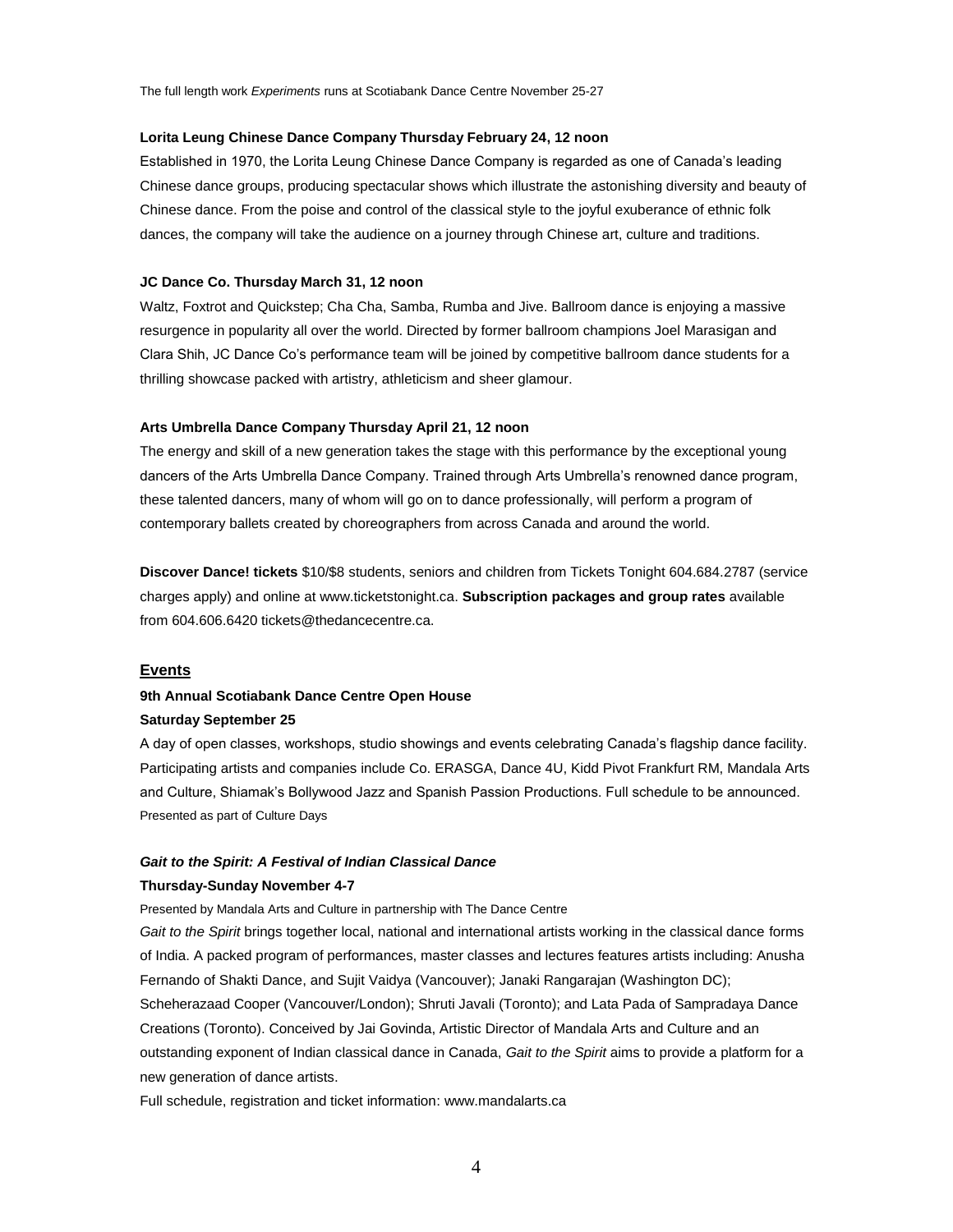# **LINK Dance** *Experiments: Visceral Investigations into Behavioural Ecology*

### **Thursday-Saturday November 25-27 at 8pm**

Presented by LINK Dance Foundation in partnership with the Simon Fraser University Centre for Dialogue and The Dance Centre: world premiere

LINK Artistic Director Gail Lotenberg's new work *Experiments* is a stimulating dialogue between dance and science, which probes the parallels and contrasts between both disciplines as they employ creativity, experimentation, logic and intuition to understand the world around us. Created in collaboration with four world-class ecologists specializing in the study of movement and behaviour, this ensemble piece interlaces movement, sound, video and lighting. *Experiments* highlights Lotenberg's choreographic trademarks: a restless curiosity, and a passion for art that is interactive and dialogue driven. Tickets \$26/\$18 from Tickets Tonight 604.684.2787 www.ticketstonight.ca

# **Twelve Minutes Max**

### **December and May (dates tba) at the Firehall Arts Centre**

Co-hosted with the Firehall Arts Centre

Now in its fifteenth year, Twelve Minutes Max showcases the latest in interdisciplinary live performance with a selection of eclectic works lasting twelve minutes or less. Dates, program and artist details to be announced. Tickets 604.689.0926 www.firehallartscentre.ca

# **International Dance Day Friday April 29**

A series of events celebrating the art of dance for International Dance Day, which was instituted by UNESCO in 1982. Full program to be announced.

### **The Iris Garland Emerging Choreographer Award: Sara Coffin**

World premiere of a new work

#### **Friday-Saturday April 29-30 at 8pm**

Regarded as one of BC's most exciting and original emerging choreographic voices, Sara Coffin has already developed a body of work that is characterized by bold ideas, arresting movement, and an adventurous exploration of technology and new media. Her new work will seek to investigate the concept of open source culture through dance. With so much of our lives on display through blogs and other social media, are we in a constant state of performance? How many identities do we have? Are we actually what we project? This piece will touch on wide ranging ideas including authorship, trust, and private versus public. Tickets \$25/\$18 from Tickets Tonight 604.684.2787 www.ticketstonight.ca

# **the plastic orchid factory** *\_post*

# **Friday-Saturday May 27-28 at 8pm**

Presented by the plastic orchid factory in partnership with The Dance Centre's Artist-in-Residence program: world premiere

the plastic orchid factory seeks to create work that lives within interconnected systems of movement, visual design and sound to focus elements of classical structure and form through the lens of contemporary culture. Choreographed by James Gnam, *\_post* is an evening length quartet that uses classical dancers and a deconstructed piano score to investigate how perception, resonance and chance operation can be used to implicate self perception and the role it plays in our interpretation of context and meaning. Tickets \$25/\$18 from Tickets Tonight 604.684.2787 www.ticketstonight.ca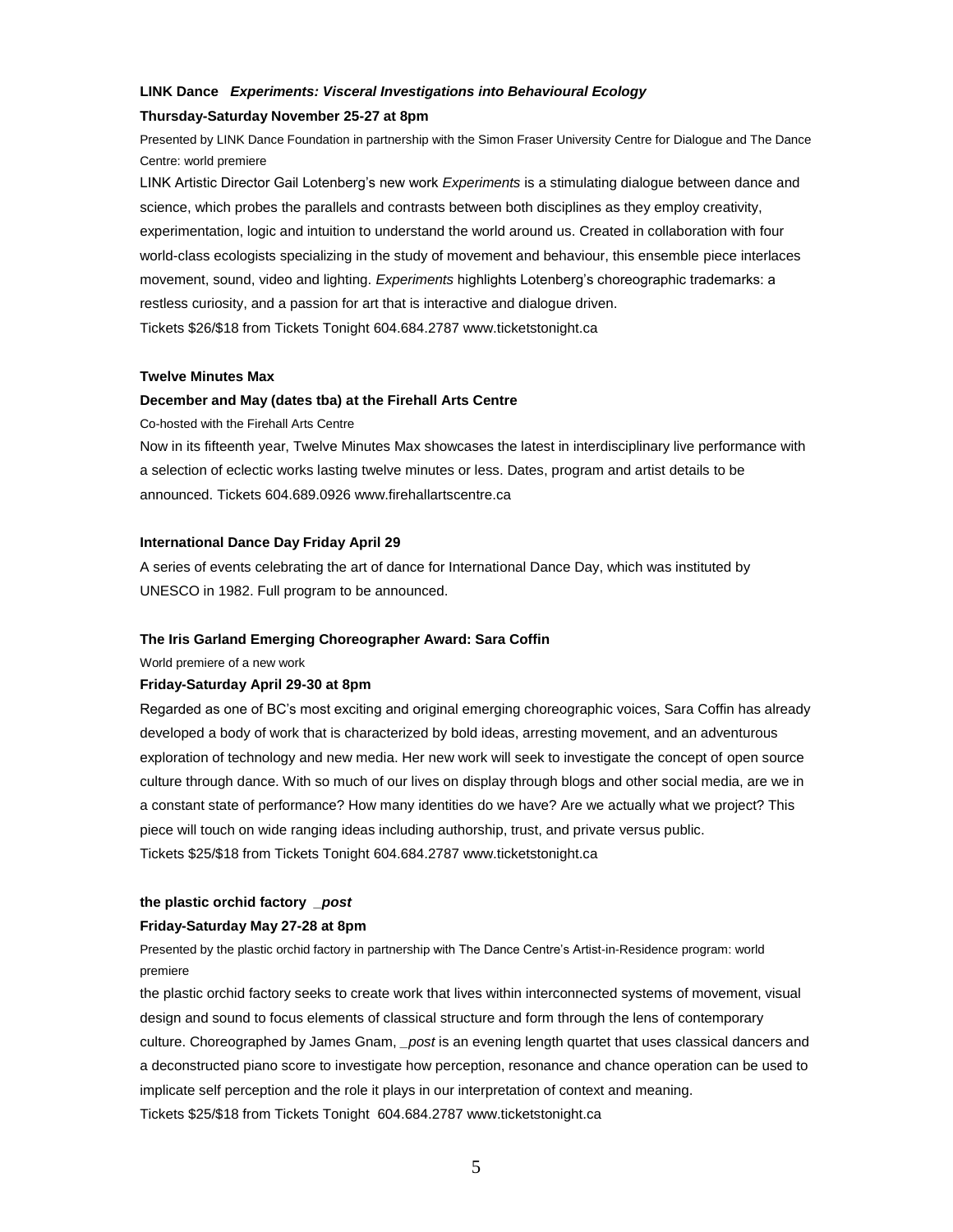### **MACHiNENOiSY** *plaything*

### **Thursday-Saturday June 16-18, and June 23-25 at 8pm**

Presented by MACHiNENOiSY in partnership with The Dance Centre's Artist-in-Residence program: world premiere *plaything* is a vividly imaginative new solo created and performed by MACHiNENOiSY's Co-Artistic Director, Delia Brett, in collaboration with puppeteer Tamara Unroe, animator Jordan Bent, and composer Chris Kelly. Inspired by the contrasts of motherhood, and violent child's play, the work will employ a multilayered approach to performance to create a dreamlike world, where beauty emerges from the mundane, and the subversive topples the sublime.

Tickets \$26/\$20 (2 for 1 on Thursdays) from Tickets Tonight 604.684.2787 www.ticketstonight.ca

### **Residencies and Labs**

Informal studio presentations and discussions coming out of The Dance Centre's research and development programs will take place throughout the season – dates and times to be announced:

The **Artist-in-Residence** program provides support and fully subsidized studio space at Scotiabank Dance Centre to assist dance professionals in the development of new works, with activities ranging from creation and teaching to public events such as studio showings, discussions and performances. 2010-2011 Artists-in-Residence: **Delia Brett** (MACHiNENOiSY) **Jennifer Clarke James Gnam** (the plastic orchid factory)

The **DanceLab** interdisciplinary research program supports collaboration between choreographers and artists working in other disciplines, providing fully subsidized studio space for research into how cross-art form collaboration can enhance artistic growth and the development of new work. At the end of the Lab the artists open up the process to the public with an informal free studio presentation.

The 2010-2011 DanceLab choreographers and collaborators are:

**Eleonora Acuna** with Bahar Bolourian (dancer), Leah Giselle Field (mezzo), Fernando Aguirre (guitarist), Hoang Ngujen Jazmin (stage designer/photographer), Maliheh Mandegar (stage designer).

**Yvonne Chartrand** with Winston Wuttunee (storyteller), David MacMurray Smith (creative consultant/clown artist).

**Shannon Moreno** and **Farley Johansson** with Ruth MacIntosh (dramaturg), Alison Denham (dancer).

### **Choreographic Labs**

*Triptych* is a new international choreographic project hosted by the Opera Estate Festival Veneto, Italy; Circuit-Est Centre Chorégraphique, Montreal; and The Dance Centre, Vancouver. Three choreographers from each city (Chiara Frigo, Emanuel Jouthe and Jennifer Clarke respectively) come together in each of the host locations in turn to undertake choreographic research, and to network with their peers in those artistic communities, under the guidance of the internationally renowned Belgian dramaturge Guy Cools.

# **Information: 604 606 6400 www.thedancecentre.ca**

### **www.facebook.com/thedancecentre www.twitter.com/dancecentre**